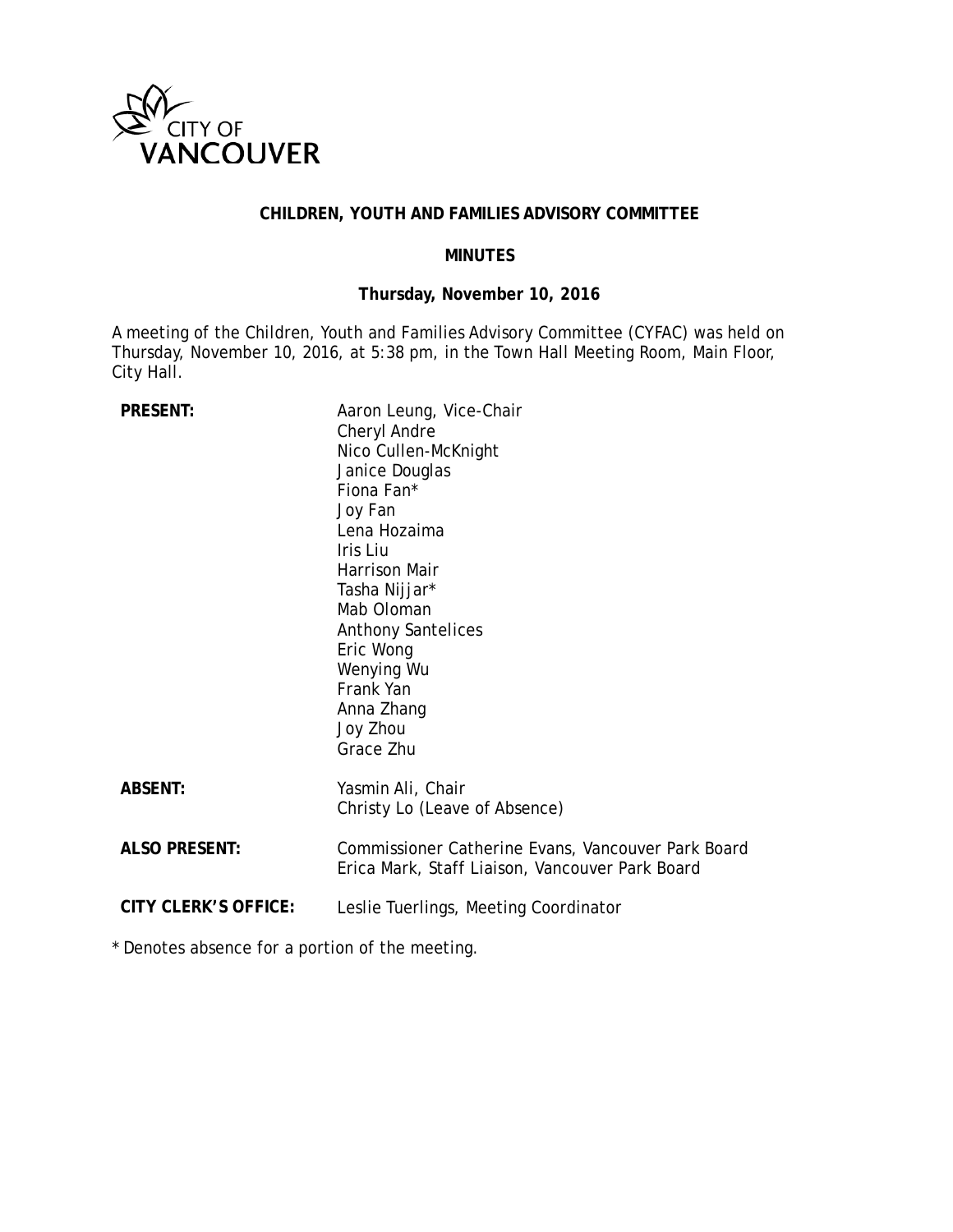### **Leave of Absence Requests**

MOVED by Frank Yan SECONDED by Joy Fan

THAT Christy Lo be granted a Leave of Absence for this meeting.

CARRIED UNANIMOUSLY (Tasha Nijjar and Fiona Fan absent for the vote)

### **Approval of Minutes**

MOVED by Cheryl Andre SECONDED by Joy Fan

> THAT the minutes of the Children, Youth and Families Advisory Committee meeting held on July 7, 2016, be approved.

CARRIED UNANIMOUSLY (Tasha Nijjar and Fiona Fan absent for the vote)

### **1. Approval of 2017 Meeting Schedule**

MOVED by Aaron Leung SECONDED by Joy Fan

> THAT the Children, Youth and Families Advisory Committee approve the 2017 meeting dates that occur prior to March 1, 2017, as circulated.

CARRIED UNANIMOUSLY (Tasha Nijjar and Fiona Fan absent for the vote)

## **2. Youth Engagement Working Group Update**

Mab Oloman, Frank Yan, Cheryl Andre and Anthony Santelices provided an overview of the matters discussed at the Youth Engagement Working Group meetings and led the Committee in a "Dotmocracy" exercise.

## **3. Response to the Current State of the Public Education System**

In response to the current state of the public education system, the Committee discussed a number of matters as follows.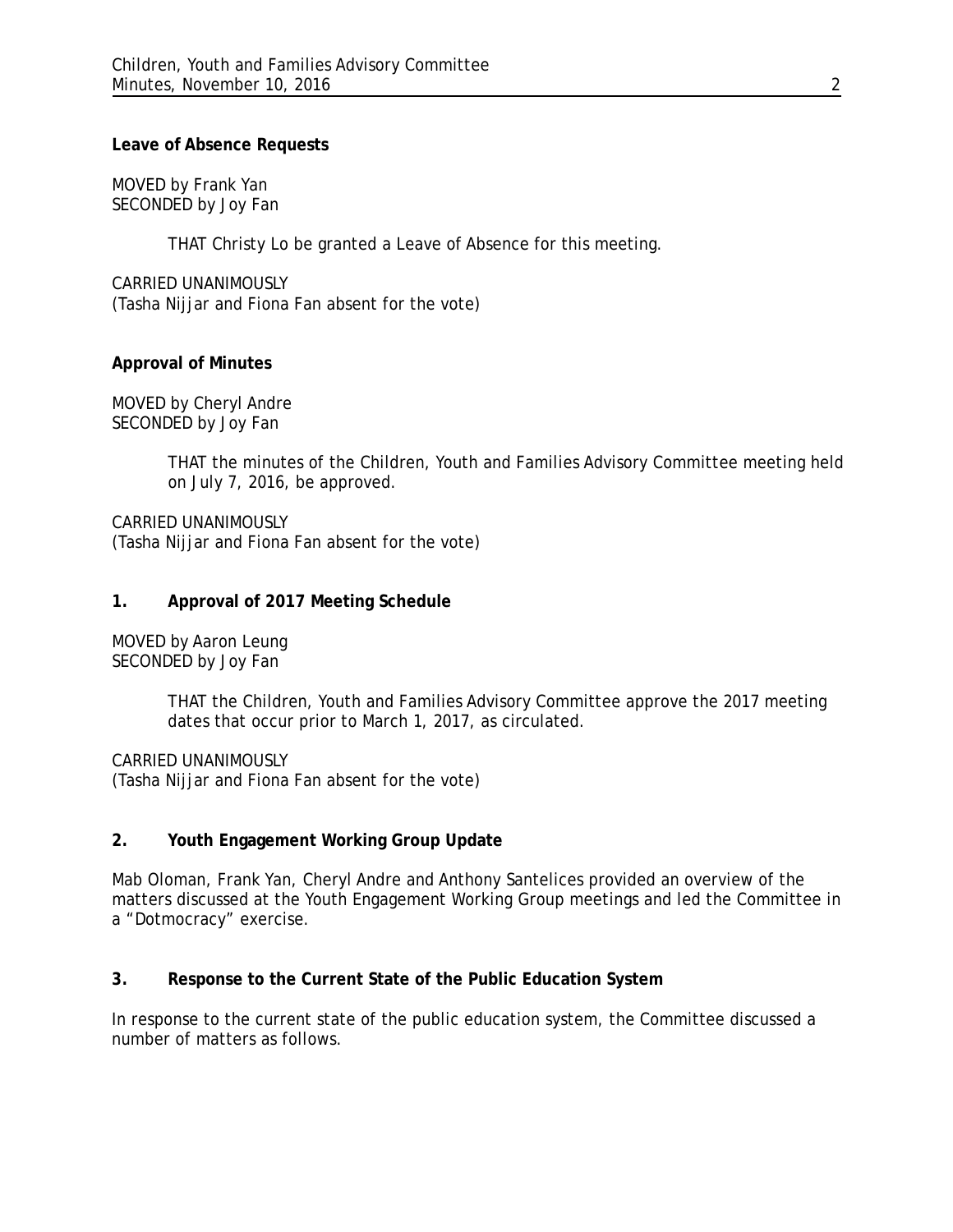## **a) Calling for the Re-Establishment of a Democratically Elected Board of Education for Vancouver Citizens**

MOVED by Aaron Leung SECONDED by Anthony Santelices

#### WHEREAS

- 1. The Children, Youth and Families Advisory Committee is disappointed by the Minister of Education's decision to dismiss the Vancouver Board of Education that was democratically elected by Vancouver citizens;
- 2. The Children, Youth and Families Advisory Committee recognizes the lack of stable, predictable, and adequate funding by the Provincial Government for all schools across the Province;
- 3. The Children, Youth and Families Advisory Committee acknowledges that the Province has kept Vancouver students in unsafe, seismically unsound facilities over the past decade;
- 4. On May 12, 2016, the Children, Youth and Families Advisory Committee stated its position on the 2016 Operating Budget in support of its rejection and requested that the Vancouver Board of Education fulfill its elected term.

#### THEREFORE BE IT RESOLVED

THAT the Children, Youth and Families Advisory Committee send an urgent request to the Provincial Government asking them to call an election that re-establishes a democratically elected Board of Education before the initiation of the 2016/17 Vancouver School Board Budget Consultations;

AND FURTHER THAT the Children, Youth and Families Advisory Committee recommend that Vancouver City Council request that the Province establish an election as soon as possible in order for citizens to establish a democratically elected Board of Education.

## CARRIED UNANIMOUSLY

## **b) Supporting the Amendment to Type A and B Committees**

MOVED by Aaron Leung SECONDED by Frank Yan

#### WHEREAS

- 1. The Children, Youth and Families Advisory Committee supports a democratically elected Board of Education;
- 2. The Children, Youth and Families Advisory Committee believes that in accordance with their four-year mandate, elected Trustees should be able to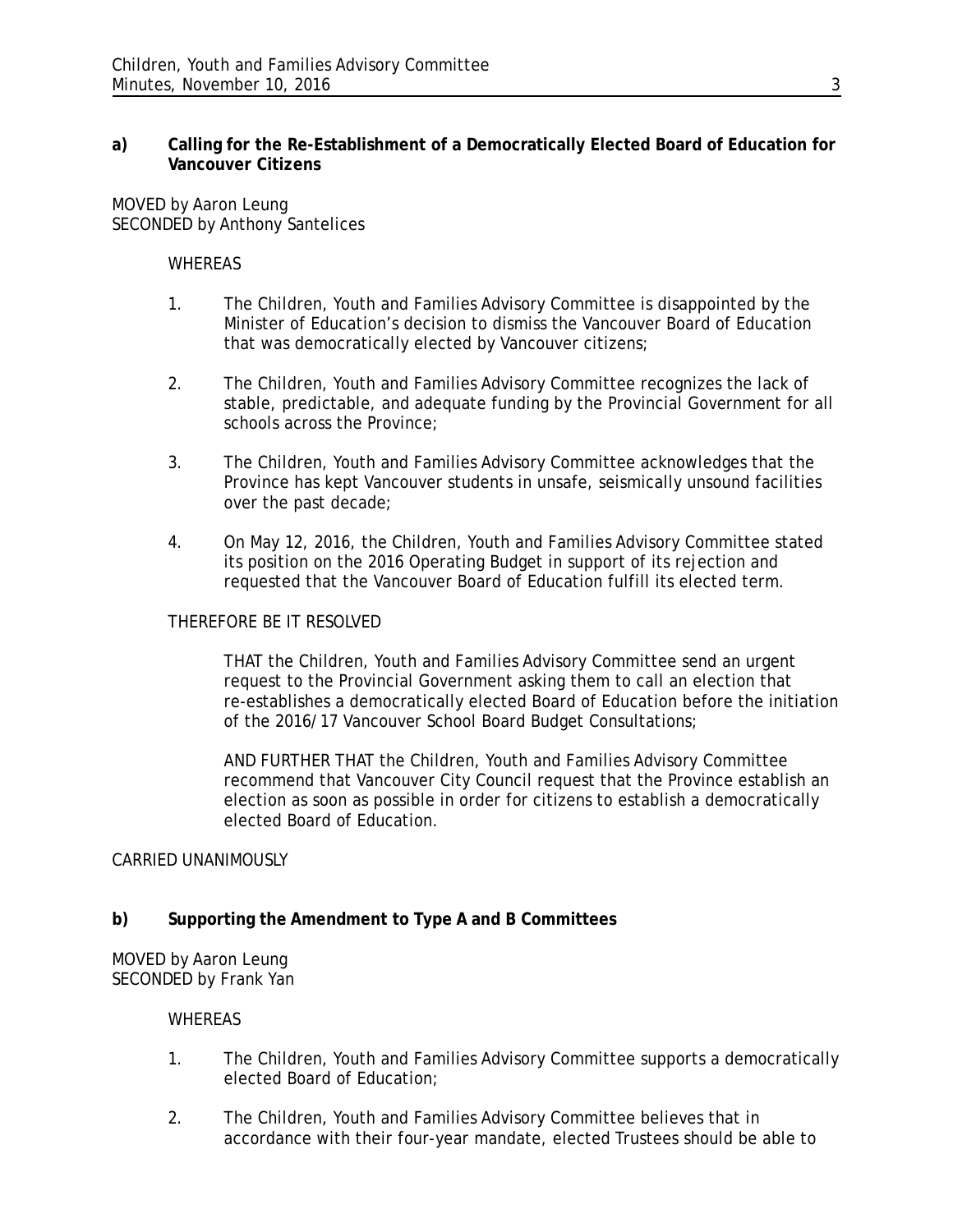continue to serve their community in other capacities related to roles they have been

appointed to while serving on the Board of Education if allowed by that organization.

#### THEREFORE BE IT RESOLVED

- A. THAT the Children, Youth and Families Advisory Committee fully support the Motion entitled "Support for a Democratically Elected Board of Education" being considered by Vancouver City Council at the November 15, 2016, Regular Council meeting.
- B. THAT the Children, Youth and Families Advisory Committee ask that Council attempt to appoint Trustees who apply through the process back to the Committees they served on prior to dismissal for continuity.

### CARRIED UNANIMOUSLY

## **c) Request a Meeting with the Minister of Education**

MOVED by Aaron Leung SECONDED by Lena Hozaima

#### WHEREAS

- 1. The Children, Youth and Families Advisory Committee recognizes its role in advocacy on behalf of children, youth and families in Vancouver;
- 2. The Children, Youth and Families Advisory Committee acknowledges that it has a role in facilitating conversations between the public and government for issues that relate to the Committee's mandate.

#### THEREFORE BE IT RESOLVED

THAT the Children, Youth and Families Advisory Committee write a letter requesting a meeting with the Minister of Education in partnership with student advocacy groups to discuss the issues facing the Vancouver school system;

AND FURTHER THAT the above-noted letter be posted to the Children, Youth and Families Advisory Committee's Facebook page.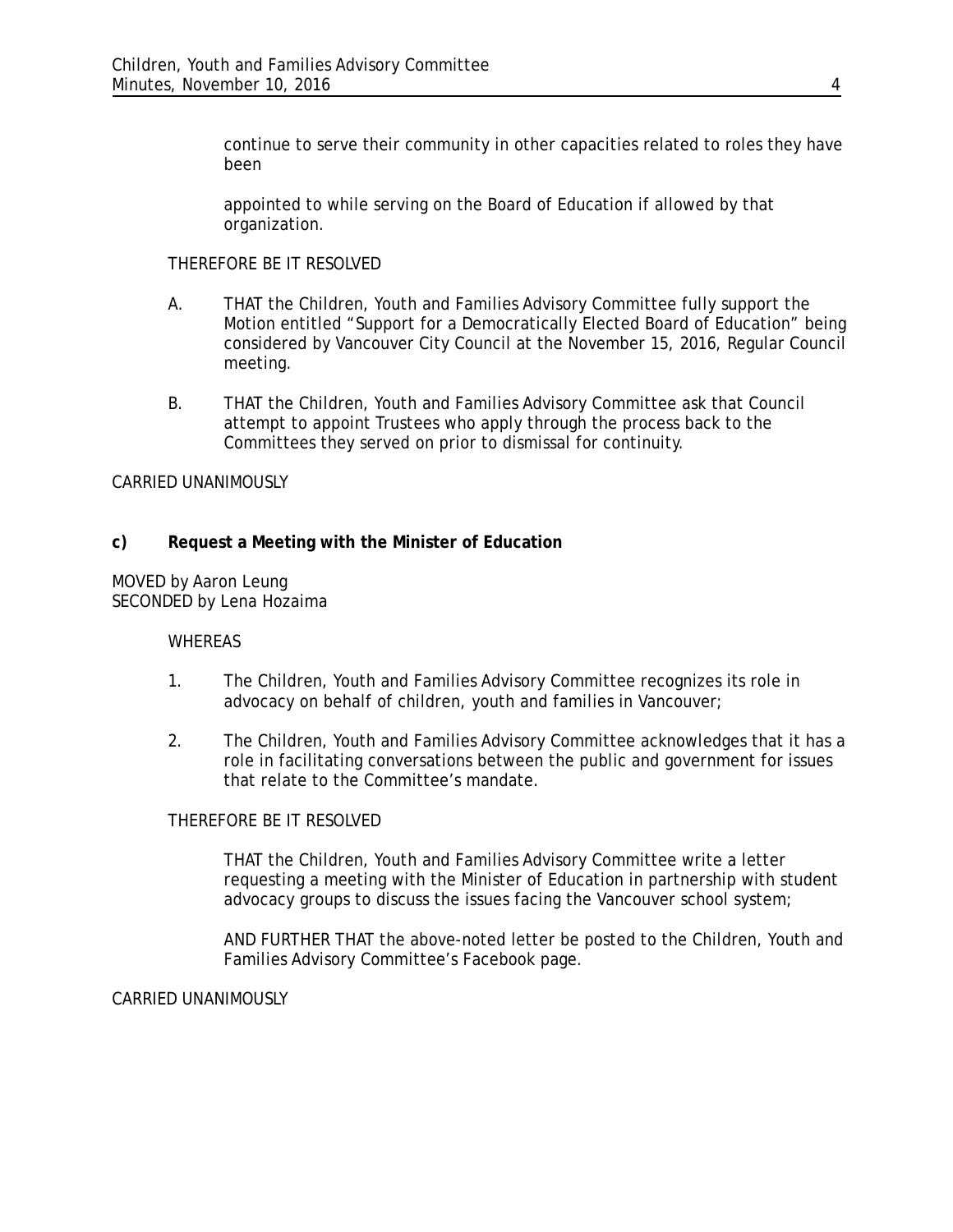## **d) Requesting a Liaison from the Vancouver Board of Education**

MOVED by Aaron Leung SECONDED by Tasha Nijjar

### **WHEREAS**

- 1. The Children, Youth and Families Advisory Committee recognizes that the Vancouver Board of Education has been dismissed by the Minister of Education;
- 2. Due to the actions taken by the Minister of Education, the Children, Youth and Families Advisory Committee has been informed by the City Clerk's Office that it no longer has a liaison from the Vancouver Board of Education;
- 3. The Children, Youth and Families Advisory Committee recognizes its role in advising Council, Park Board and School Board, and to receive adequate and timely information, requires a Liaison from the Vancouver Board of Education in order to provide sound advice;
- 4. The Children, Youth and Families Advisory Committee recognizes that all other Civic Agencies no longer have a liaison appointed due to the dismissal.

### THEREFORE BE IT RESOLVED

THAT the Children, Youth and Families Advisory Committee send a letter to Dianne Turner, Appointed Trustee for the Vancouver Board of Education, to discuss options regarding the appointment of a staff liaison from the Vancouver School Board to attend the Committee's Regular meetings.

CARRIED UNANIMOUSLY

## **e) Opposing the Disposal of Public Lands by the Vancouver School Board**

MOVED by Aaron Leung SECONDED by Anna Zhang

#### **WHEREAS**

- 1. The Children, Youth and Families Advisory Committee recognizes the continued budget shortfalls at the Vancouver School Board over the past decade due to government underfunding;
- 2. The Children, Youth and Families Advisory Committee strongly supports preserving public lands owned by the Vancouver School Board for future generations to fulfill its educational mandate for all present and future children;
- 3. The Children, Youth and Families Advisory Committee acknowledges that in June, the Minister of Education allowed the Vancouver School Board to use a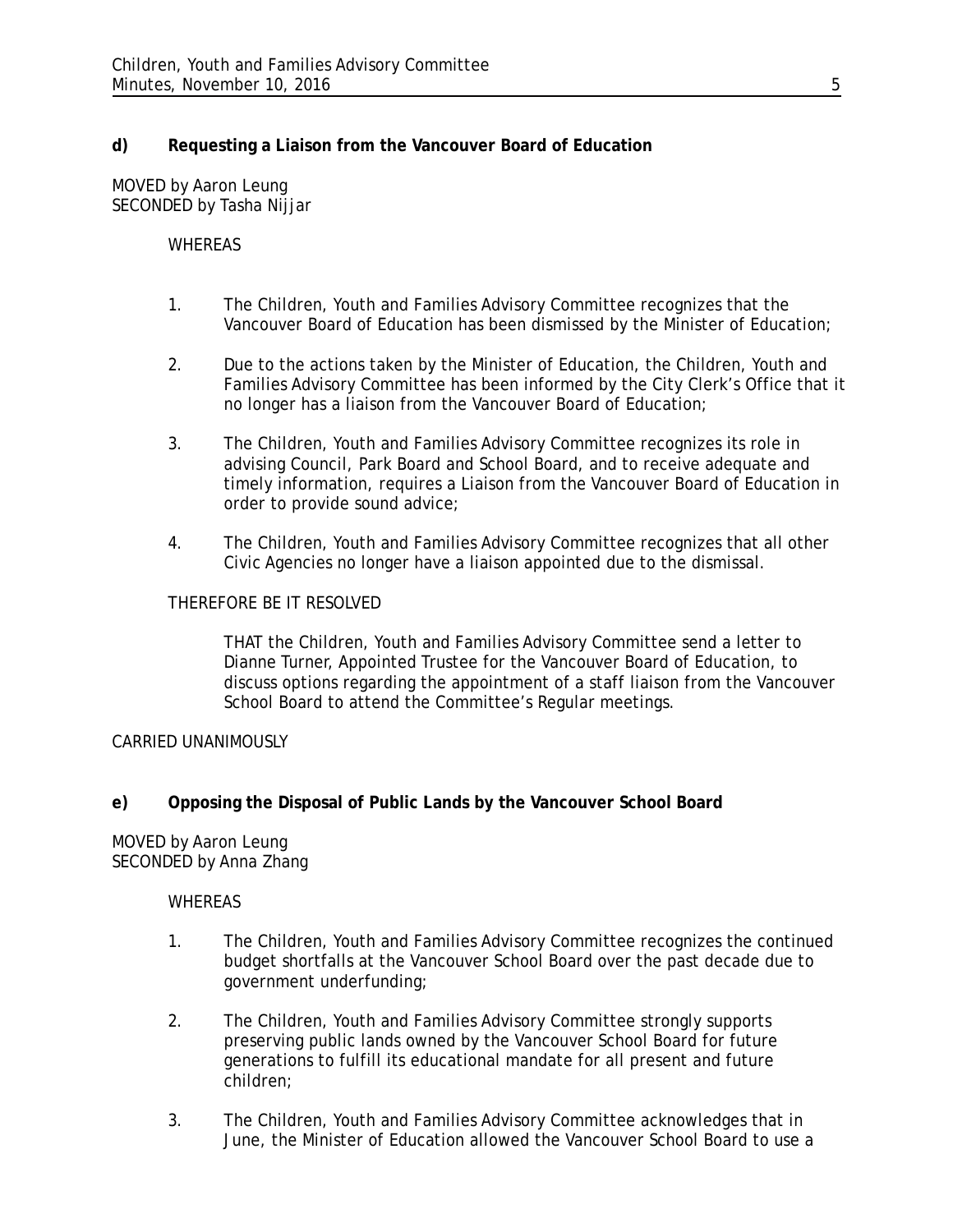portion of the money received from the sale of Kingsgate Mall to fund the Operating Budget if the Vancouver School Board were to sell the land;

4. The Children, Youth and Families Advisory Committee recognizes the Supreme Court of Canada's decision in favour of the British Columbia Teachers' Federation that recognizes the ability of the union to negotiate class size and composition as a part of their Collective Bargaining Agreement.

#### THEREFORE BE IT RESOLVED

A. THAT the Children, Youth and Families Advisory Committee oppose the disposal of any School Board owned property to balance the Operating Budget including, but not limited to school property and Kingsgate Mall;

FURTHER THAT the funds from the disposal of public property should not be used to fund the Operating Budget of the Vancouver School Board for it is the Province's duty to adequately fund public education and is not permitted through the *School Act*;

AND FURTHER THAT any consideration of the sale of public land be done by a Board of Education elected by Vancouver citizens and not by an appointed trustee from the Provincial Government.

- B. THAT the Children, Youth and Families Advisory Committee recommend that Vancouver City Council support this position to preserve public lands for the residents of Vancouver and future neighbourhoods, including the planned growth along the Cambie Corridor.
- C. THAT the Children, Youth and Families Advisory Committee acknowledge that the ruling from the Supreme Court of Canada may result in the need for more classroom space, therefore the process of property disposal should not be considered until the impact of this ruling is assessed and the completion of the negotiation process between the Province and the British Columbia Teachers' Federation on class size and composition is complete.
- D. THAT the Children, Youth and Families Advisory Committee send a letter to Dianne Turner, Official Trustee of the Vancouver School Board, the Minister of Education and the Premier of BC, copied to Vancouver City Council, and all Vancouver MLAs, outlining our concerns;

AND FURTHER THAT the above-noted letter be posted to the Children, Youth and Families Advisory Committee's Facebook page.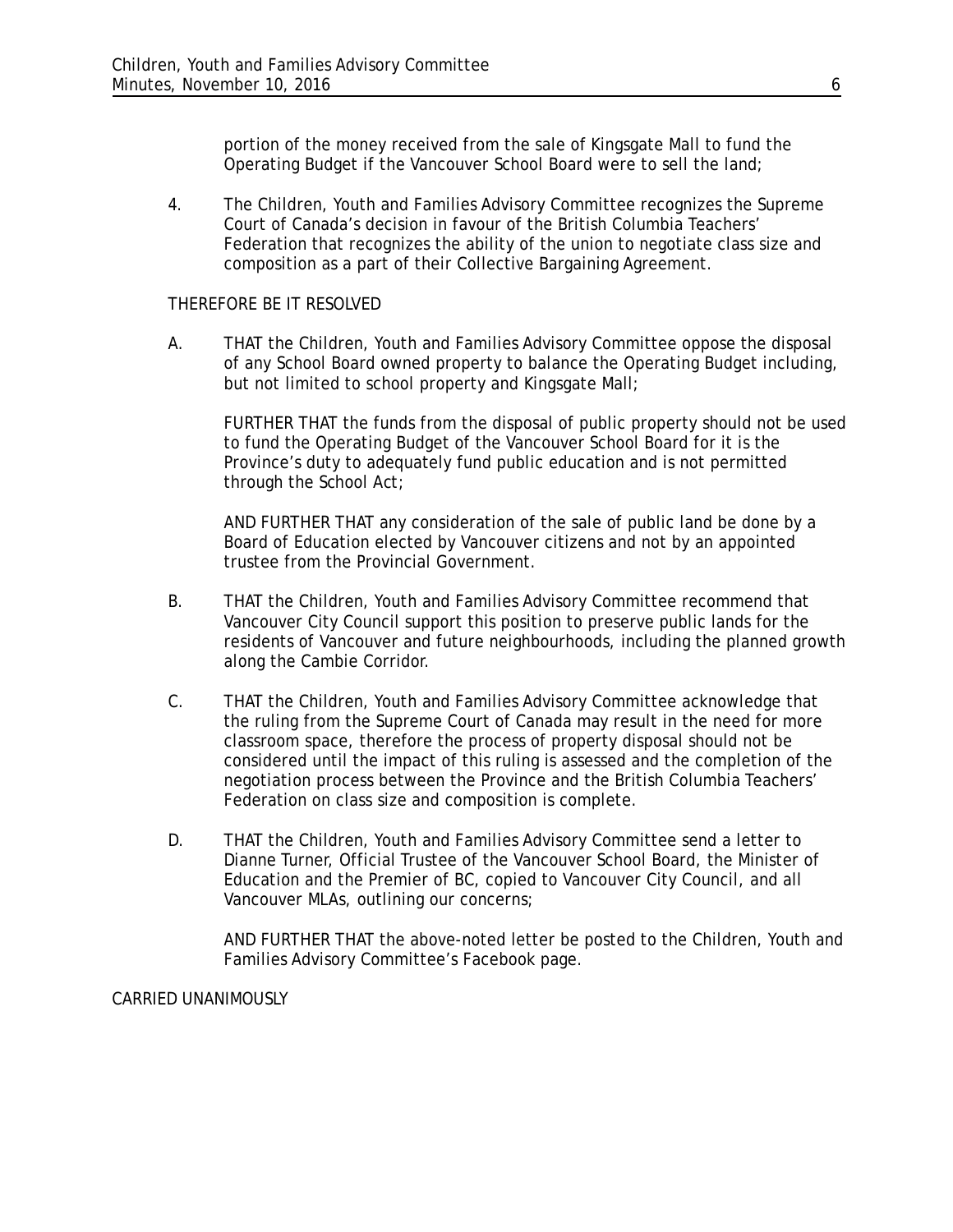### **f) Supporting the Indefinite Suspension of the School Closure Process by the Vancouver Board of Education**

MOVED by Aaron Leung SECONDED by Iris Liu

#### WHEREAS

- 1. The elected Vancouver Board of Education, before their dismissal, halted the school closure process;
- 2. The Children, Youth and Families Advisory Committee acknowledges that Dianne Turner, Official Trustee, has no intention of re-opening the process as reported by news outlets;
- 3. The Children, Youth and Families Advisory Committee recognizes that the school closure process disproportionately affected students on the east side of Vancouver;
- 4. The Children, Youth and Families Advisory Committee acknowledges that the Richmond School District halted its closure process on October 17, 2016.

### THEREFORE BE IT RESOLVED

A. THAT the Children, Youth and Families Advisory Committee support the Board of Education's decision to halt the closure process;

AND FURTHER THAT the Children, Youth and Families Advisory Committee recommend that any consideration of closing schools be done by a Board of Education elected by Vancouver citizens.

B. THAT this position be included in a letter to Vancouver City Council, Vancouver MLAs, Dianne Turner, the Minister of Education, and the Premier of BC.

#### CARRIED UNANIMOUSLY

## **g) Invitation to Participate on the Education Subcommittee**

MOVED by Aaron Leung SECONDED by Joy Zhou

> THAT Hazel Pangilinan, student at Gladstone Secondary and coordinator for the "Save Gladstone" campaign, be invited to participate in meetings of the Education Subcommittee until the end of the Committee's term.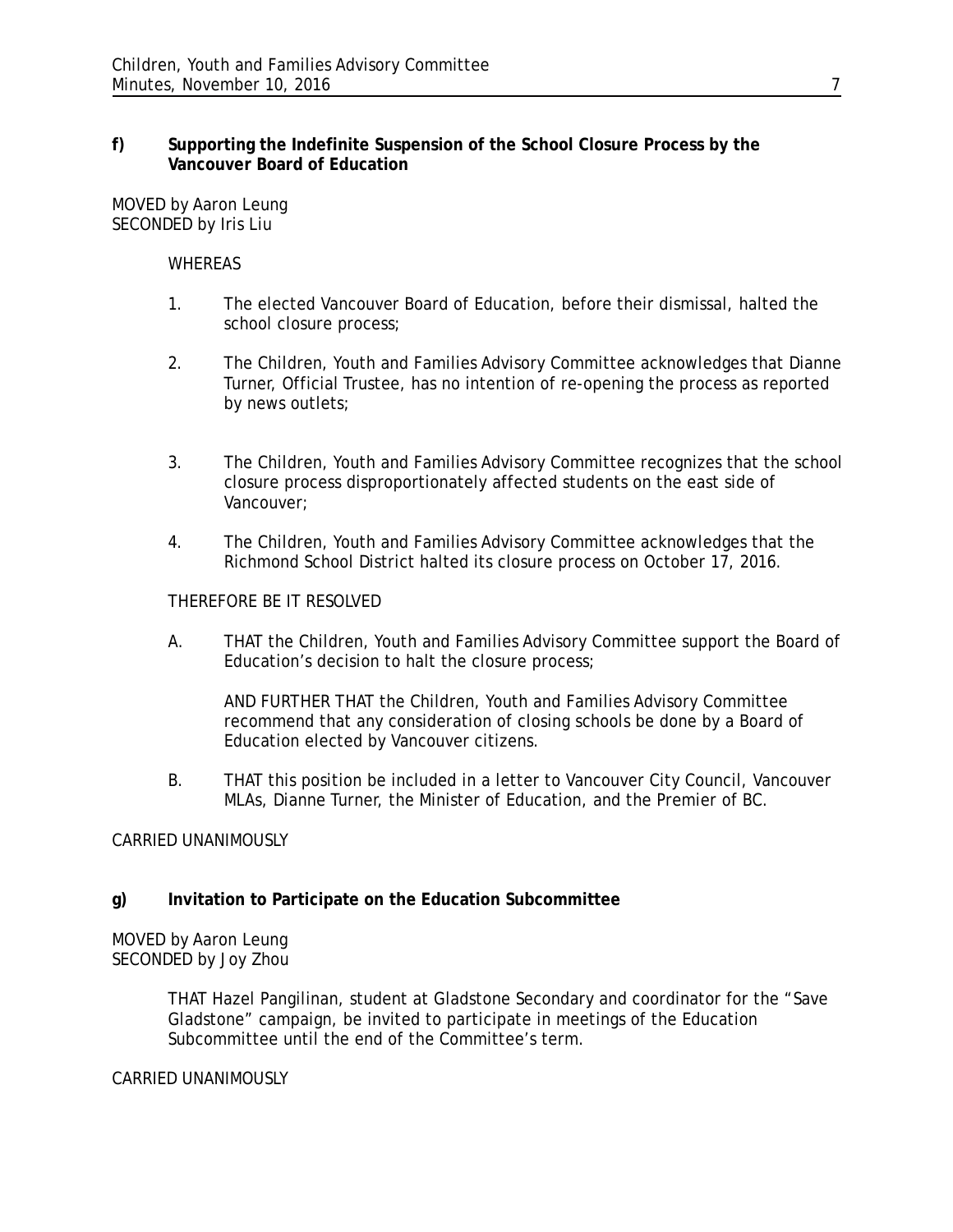## **h) Response to Peter Milburn's Forensic Audit of the Vancouver School Board**

MOVED by Aaron Leung SECONDED by Fiona Fan

#### WHEREAS

- 1. The Children, Youth and Families Advisory Committee has reviewed Peter Milburn's Forensic Audit of the Vancouver School Board;
- 2. The Children, Youth and Families Advisory Committee is concerned about multiple recommendations included in the Audit Report.

THEREFORE, BE IT RESOLVED THAT the Children, Youth and Families Advisory Committee reject the following recommendations from the Auditor's Report and include these points in letters to Vancouver City Council, the Board of Education, Vancouver MLAs, the Minister of Education, and the Premier of BC:

R2: "The VSB update and clarify its policies relating to governance to ensure that Trustees are bound to conduct themselves in accordance with their role as stewards rather than advocates."

R9: "Consistent with best practices at other School Districts, the VSB designate committee meetings as in camera in an effort to depoliticize discussions and allow Trustees to focus on providing effective oversight."

R10: "The VSB delegate stakeholder consultation to VSB management with the results presented to Trustees at relevant Committee meetings."

R19: "The VSB immediately update the Long Range Facilities Plan (LRFP) to reduce facility costs and align the space requirements per pupil with other comparable school districts."

R25 "The VSB conduct a strategic review of the real estate assets by a qualified professional regarding (i) the existing market value of the surplus lands (by way of sale or lease); and (ii) the closed and pending closed school annexes, proposed school closure associated with the LRFP, and non-school assets. This is consistent with EY recommendation BR15."

R26: "The VSB retain real estate professionals to assess the market rental potential and highest and best use of each of the school facilities proposed for closure in the LRFP, and adopt those recommendations that result in the best financial outcome. This is consistent with EY recommendation BR16."

R27: "The VSB work with the Province to develop viable options for achieving early value (revenue) from the transfer of a partial interest in the Kingsgate Mall to the Province."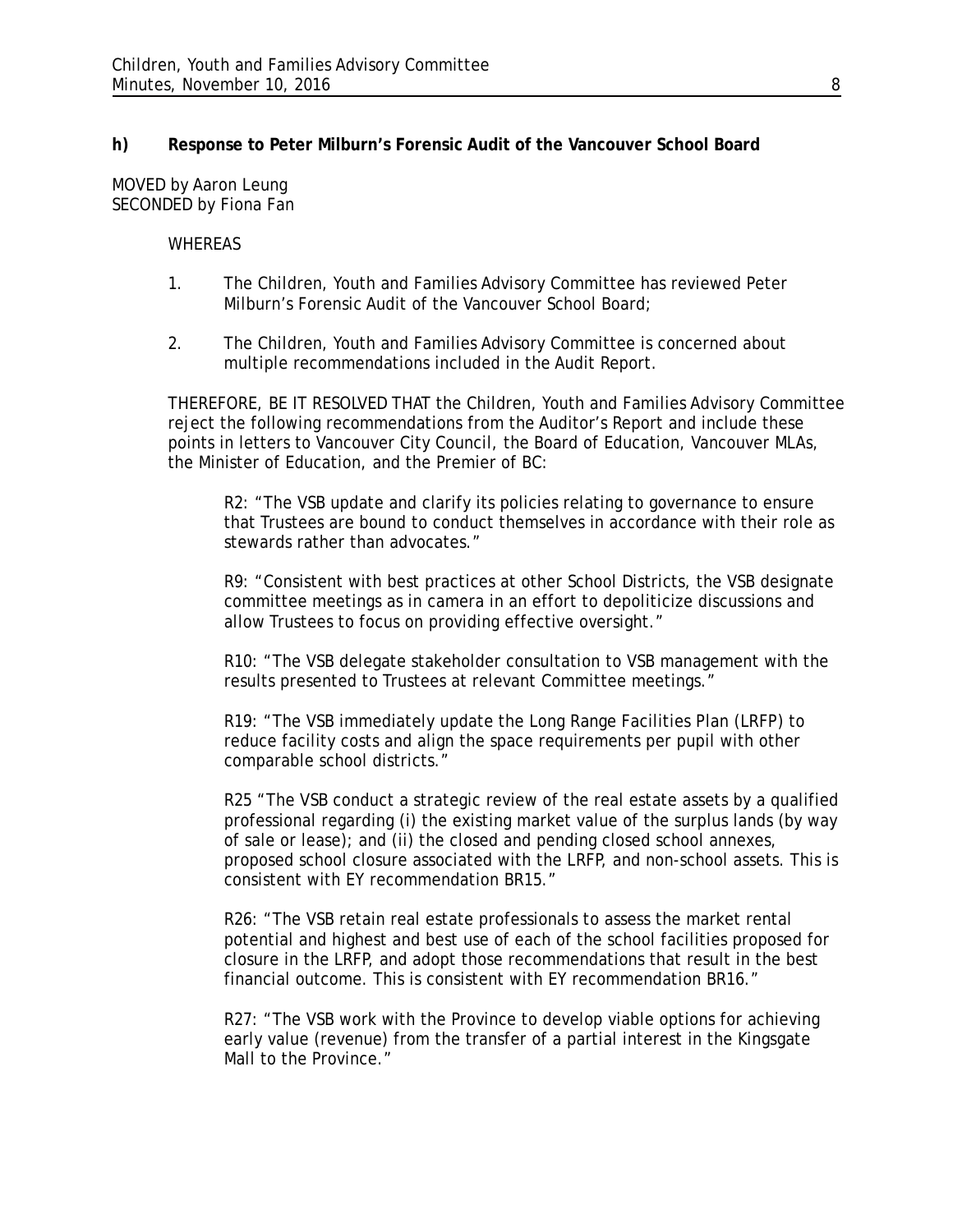AND FURTHER THAT without additional information, the Children, Youth and Families Advisory Committee take a neutral position on the remaining recommendations in the Auditor's Report.

CARRIED UNANIMOUSLY

### **4. VPD Access without Fear**

Tasha Nijjar provided an update on the consultation process and status of the Vancouver Police Department's draft Access without Fear policy.

## **5. Impact of City Policies on Race and Ethnic Relations**

Eric Wong noted the importance of being aware of the unintentional impacts that City policy may have on specific ethnic groups. This will be discussed further at the Committee's Working Session.

## **6. 2016 City Budget Discussion**

Janet Douglas noted that she attended the 2016 City Budget Discussion and expressed the importance of invitations being sent with advance notice so that the Committee is able to discuss the topic prior to sending a representative.

#### **7. New Business**

#### **a) Fresh Voices Awards**

Tasha Nijjar reminded the Committee about the Fresh Voices Awards. The link to the nomination form will be circulated.

#### **b) Education Subcommittee Town Hall Meeting**

Aaron Leung noted that the Education Subcommittee will hold a town hall meeting in January. Committee members interested in helping with this event should let Aaron know.

## **ADJOURNMENT**

MOVED by Lena Hozaima SECONDED by Wenying Wu

THAT the meeting be adjourned.